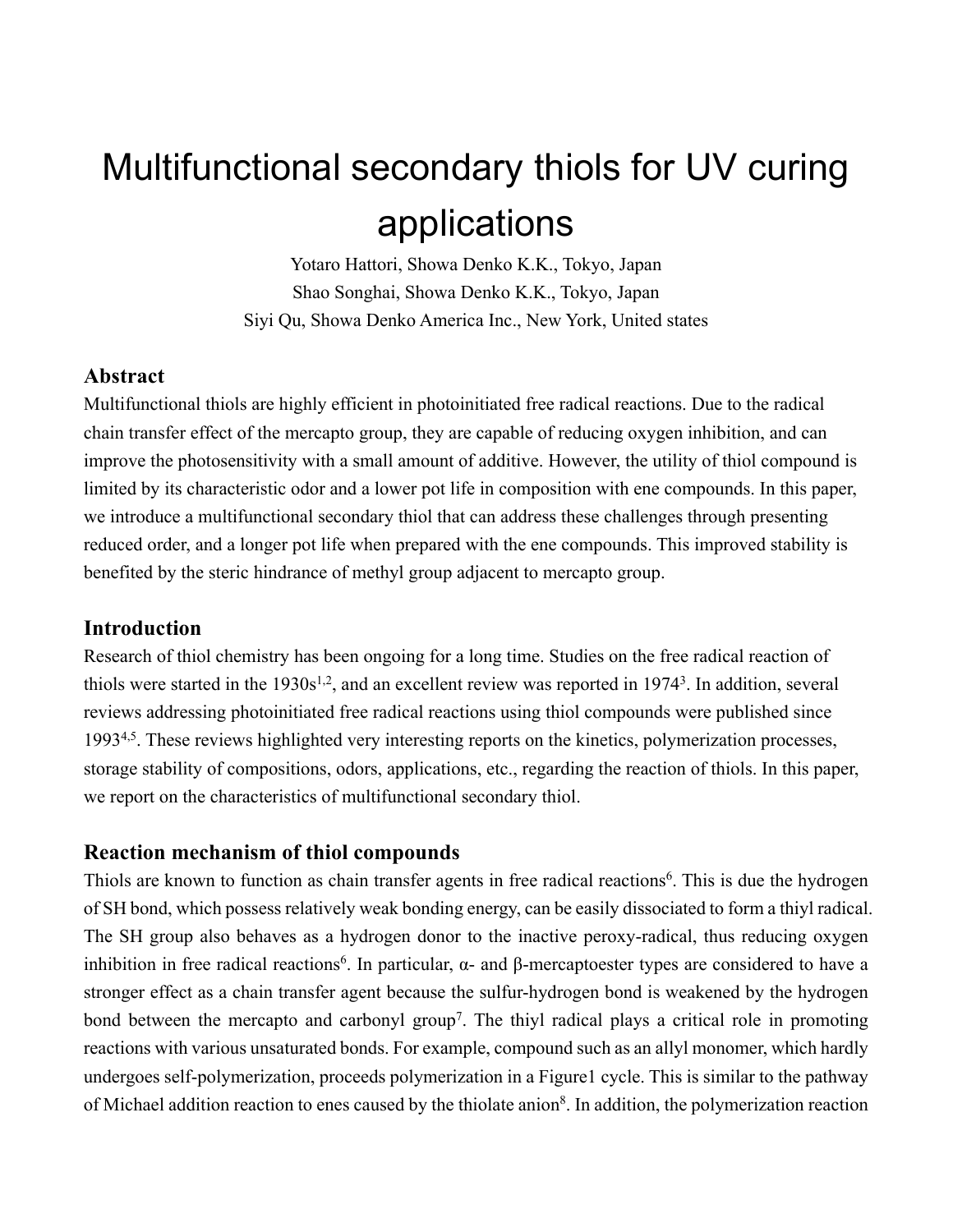of a composition containing a compound that undergoes self-polymerization, such as a (meth) acrylic monomer, can proceed via the Figure2 route<sup>5</sup>.



Figure 1 The idealized free-radical thiol-ene reaction with alternating chain transfer and propagation.



Figure2 Cycles showing reactions of thiol–acrylate and thiol-ene-acrylate polymerization.

### **History of multifunctional secondary thiols**

In the early 2000s, multifunctional secondary thiols were first reported for industrial application<sup>9</sup>. According to this report, secondary multifunctional thiol compounds are synthesized in an esterification reaction between organic acids having a secondary mercapto group and multifunctional alcohol compounds. The multifunctional secondary thiol compounds that are industrially available are shown in Figure3.

In addition, since the inhibition of hydrogen abstraction reaction by the steric hindrance of methyl group adjacent to the mercapto group suppressed the thiol reactivity, multifunctional secondary thiols can generate photo-polymerizable composition with high sensitivity and excellent pot life<sup>10,11</sup>. Figure4 shows a comparison of the pot life at  $60^{\circ}$ C of dipentaerythritol hexaacrylate (DPHA) and multifunctional thiol compositions. It can be confirmed that the improved pot life is associated with the application of secondary thiols.

#### **Ene compounds**

As aforementioned, various ene compounds can be used for the free radical reaction with thiols. With some exceptions, the reactivity of thiyl radicals for various enes is known to correlate with the electron density of double bonds<sup>4,7</sup>. In particular, allyl and (meth) acrylic compounds have been applied in electronics application and 3D printing applications because of their moderate stability with multifunctional thiols compounds, and a wide range of available a materials<sup>11-15</sup>.

## **UV sensitivity of composition**

Multifunctional thiols can increase the sensitivity of the composition of UV curable resin through the chain transfer effect. This is highly associated to the fact that the thiyl radical consumes an inactive peroxy radical and polymerization-inhibitor radical existing in the composition and changes it to an active radical. Figure5 shows a comparison of the UV sensitivity when 2 wt% multifunctional thiols are added to acrylic monomer (EO-modified bisphenolA diacrylate) with 2 wt% photoinitiator (2-hydroxycyclohexyl acetophenone). It was evaluated by tracking the viscosity change as a function of time through a photorheometer. It should be stressed that, the sensitivity of the compositions which the thiol compound was incorporated is significantly improved as compared with when thiol was not added. Regarding to the degree of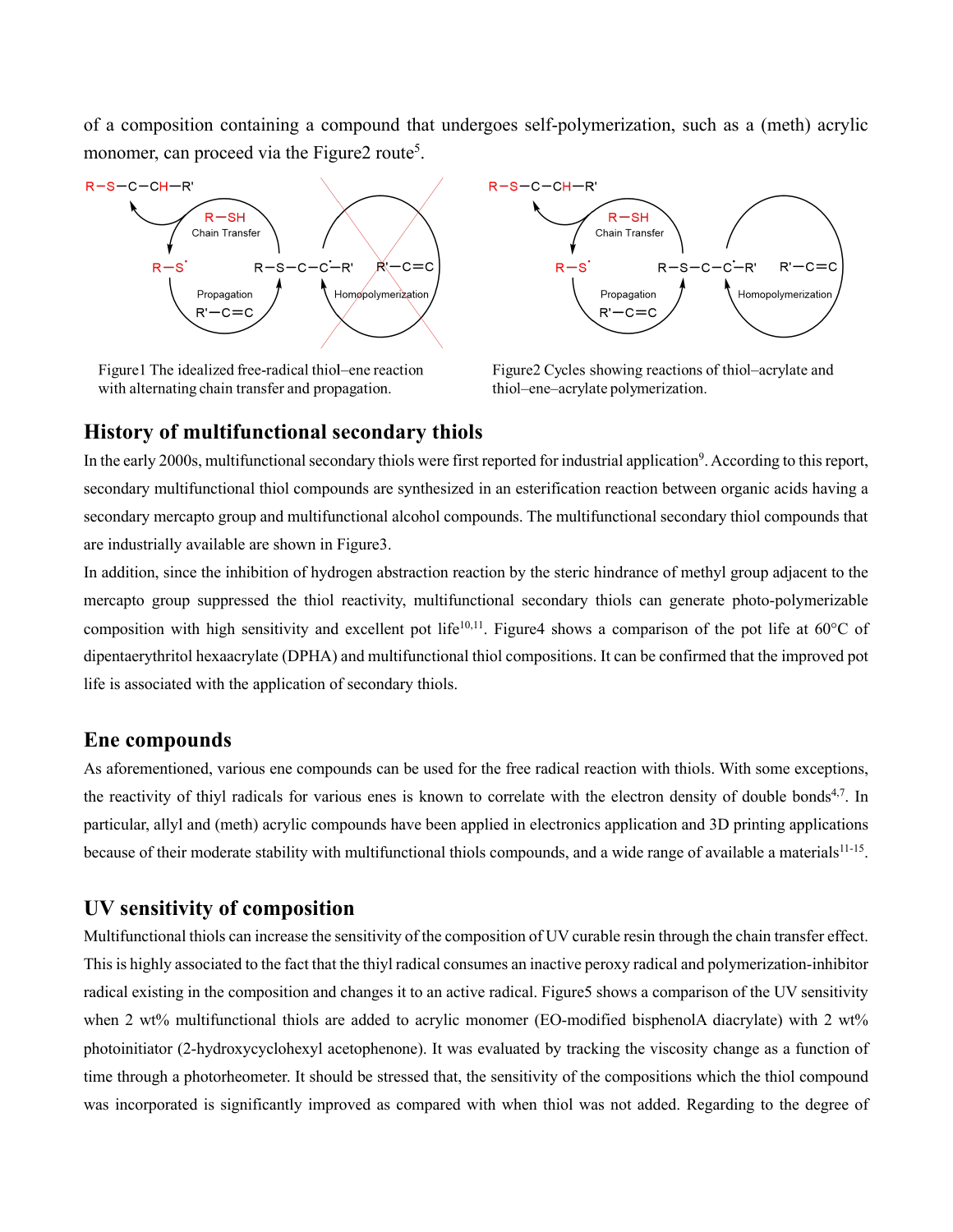improvement in the sensitivity, the most responsive primary thiol is followed by PEMB, where a high number of functional groups makes a significant contribution. This observation can be explained by a high number of functional groups contributes a significant gain of crosslinking density during the course of reaction.



Figure3 Structure of thiols



Figure4 Comparison of stabilities between primary and secondly thiols.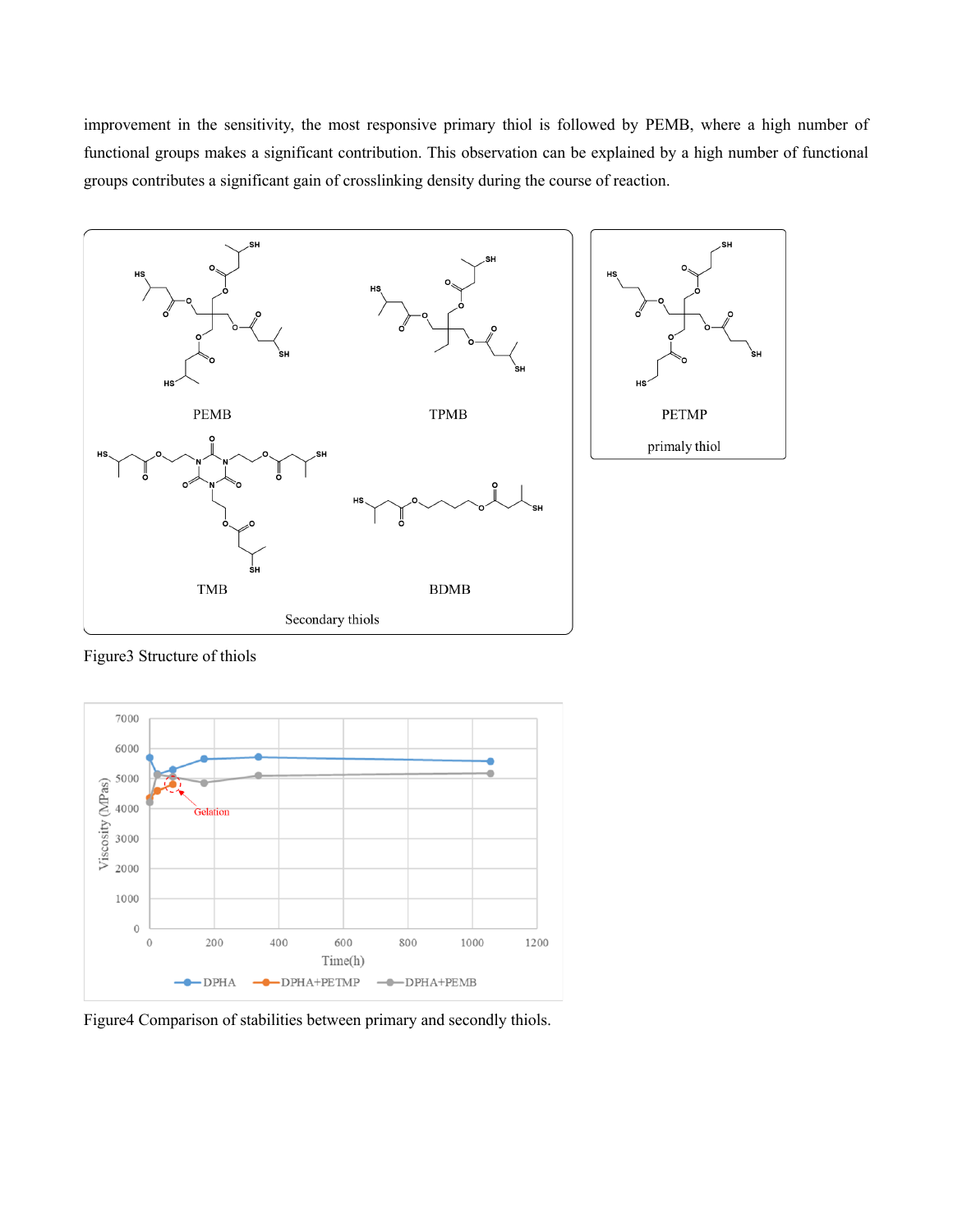

Figure5 Comparison of sensitivities between primary and secondly thiols.

# **Properties of cured resin by thiol-ene reaction using allyl monomer**

The thiol-ene reaction is a class of click reaction<sup>5</sup> with homogeneous crosslinks compatible, therefore the reaction positively impacts the toughness of the cured product. Figure6 shows a comparison of the breaking strength and the elongation of the cured resin between thiol-ene compositions (TMB and an allyl monomer) and commercially available acrylates. Based on the mechanical characterization, the cured thiol-ene composition achieves both high levels of strength and elongation as compared to the cured acryl resin.



Figure6 Comparison of mechanical properties